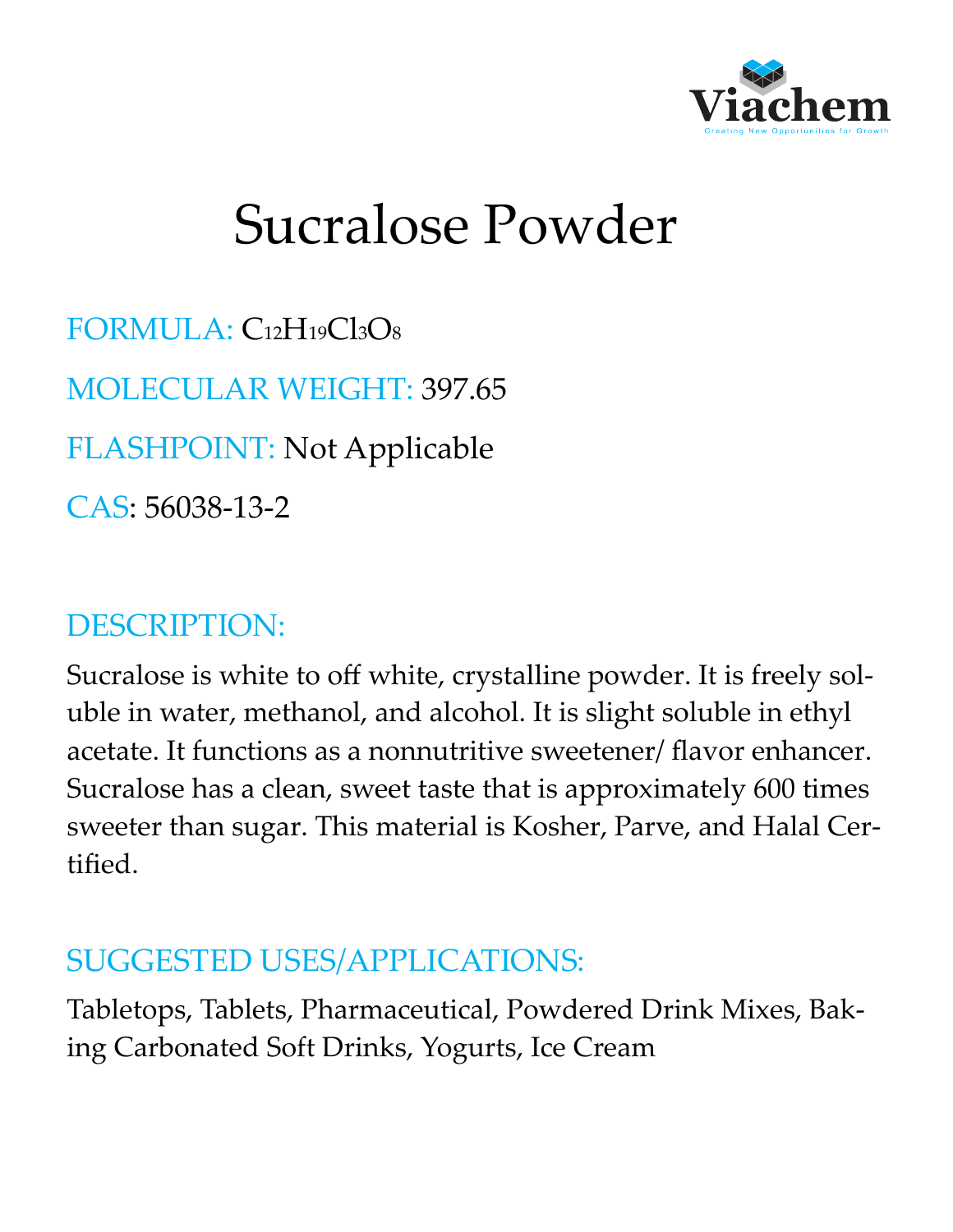

GB/T=National Standard Method USP/NF= United States Pharamcopeia– National Formulary

| <b>Test Item</b>                                      | Specification                      | Test method or Reference       |
|-------------------------------------------------------|------------------------------------|--------------------------------|
| Identification                                        | Meets the requirement              | Current FCC, JECFA, EP         |
| A. Solubility,                                        |                                    |                                |
| B. Infrared absorption,                               |                                    |                                |
| C. Thin Layer Chromatography                          |                                    |                                |
| Assay (on anhydrous basis)                            | 98.0% to 102%                      | Current FCC, USP/NF, JECFA, EP |
| Hydrolysis Products, Chlorinated<br>Monosaccharides   | $\leq 0.1\%$                       | Current USP/NF, FCC, JECFA, EP |
| Lead                                                  | $\leq 1$ ppm                       | Current FCC, JECFA, EP         |
| Methanol                                              | $\leq 0.1\%$                       | Current FCC, USP/NF, JECFA, EP |
| <b>Optical (Specific) Rotation</b>                    | $+84.0^{\circ}$ to $+87.5^{\circ}$ | Current FCC, USP/NF, JECFA, EP |
| Related Substances, Other Chlorinated<br>Disaccharide | $\leq 0.5\%$                       | Current FCC, USP/NF, JECFA, EP |
| Residue on Ignition                                   | $\leq 0.7\%$                       | Current FCC, USP/NF, JECFA, EP |
| Water                                                 | $\leq 2.0\%$                       | Current FCC, USP/NF, JECFA, EP |
| Heavy Metals (as Pb)                                  | $\leq 10$ ppm                      | Current USP/NF                 |
| Arsenic                                               | $\leq$ 3 ppm                       | <b>Current FCC</b>             |
| <b>Residual Solvents</b>                              | <b>Meets Requirements</b>          | Current USP/NF                 |
| Particle Size                                         | $\leq$ 20% Retained on 100         | Internal Method                |
| <b>Total Aerobic Plate Count</b>                      | $\leq$ 250 CFU/g                   | GB/T                           |
| <b>Yeast and Mold Count</b>                           | $\leq 100$ CFU/g                   | GB/T                           |
| Coliforms                                             | $\leq 10$ CFU/g                    | GB/T                           |